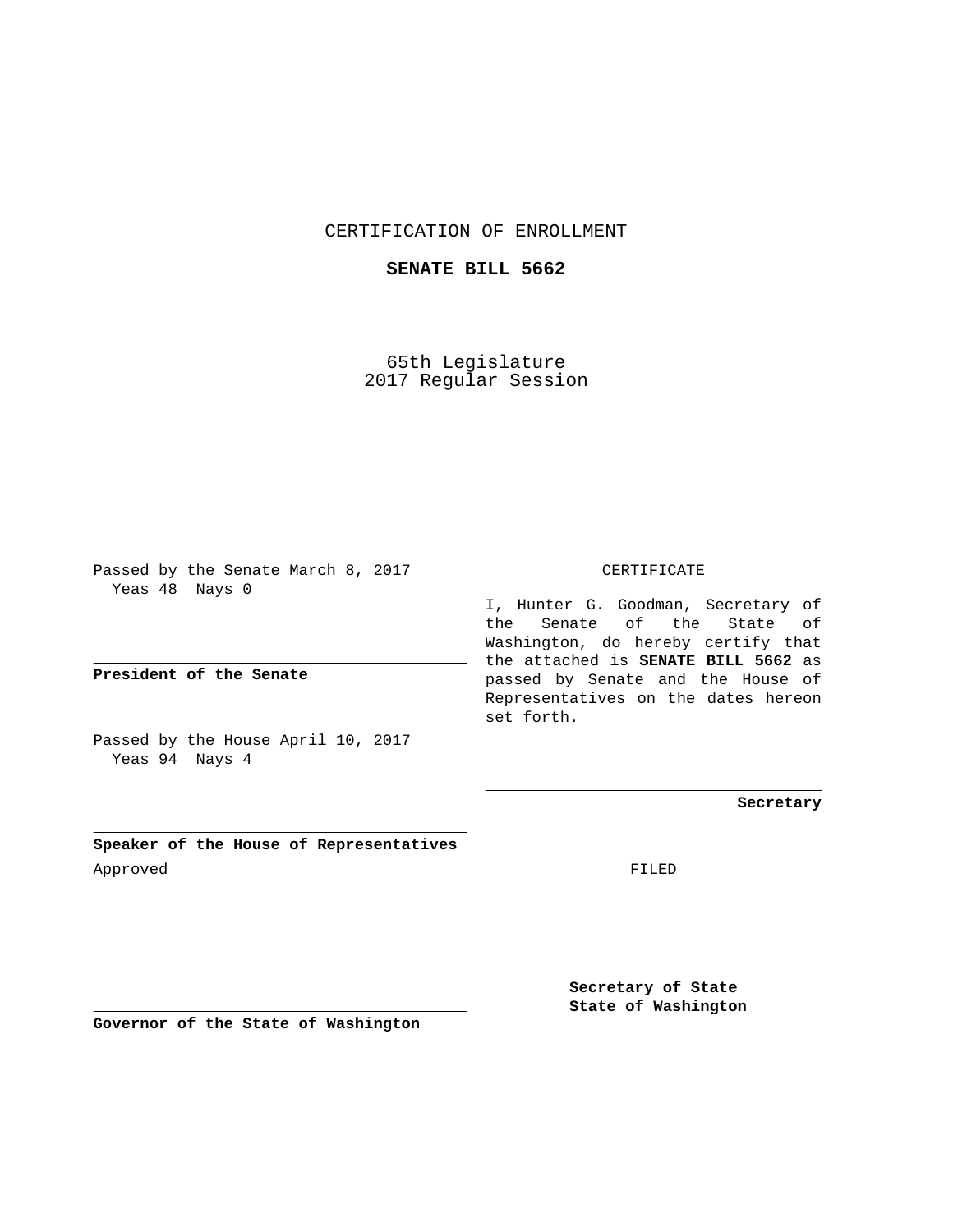## **SENATE BILL 5662**

Passed Legislature - 2017 Regular Session

**State of Washington 65th Legislature 2017 Regular Session**

**By** Senator Zeiger; by request of Superintendent of Public Instruction

Read first time 02/01/17. Referred to Committee on Early Learning & K-12 Education.

1 AN ACT Relating to professional educator standards board 2 membership; and amending RCW 28A.410.200.

3 BE IT ENACTED BY THE LEGISLATURE OF THE STATE OF WASHINGTON:

4 **Sec. 1.** RCW 28A.410.200 and 2009 c 531 s 2 are each amended to 5 read as follows:

6 (1)(a) The Washington professional educator standards board is 7 created, consisting of twelve members to be appointed by the governor 8 to four-year terms and the superintendent of public instruction or 9 the superintendent's designee. On August 1, 2009, the board shall be 10 reduced to twelve members.

11 (b) Vacancies on the board shall be filled by appointment or 12 reappointment by the governor to terms of four years.

13 (c) No person may serve as a member of the board for more than 14 two consecutive full four-year terms.

15 (d) The governor shall biennially appoint the chair of the board. 16 No board member may serve as chair for more than four consecutive 17 years.

 (2) A majority of the members of the board shall be active practitioners with the majority being classroom based. Membership on the board shall include individuals having one or more of the 21 following: